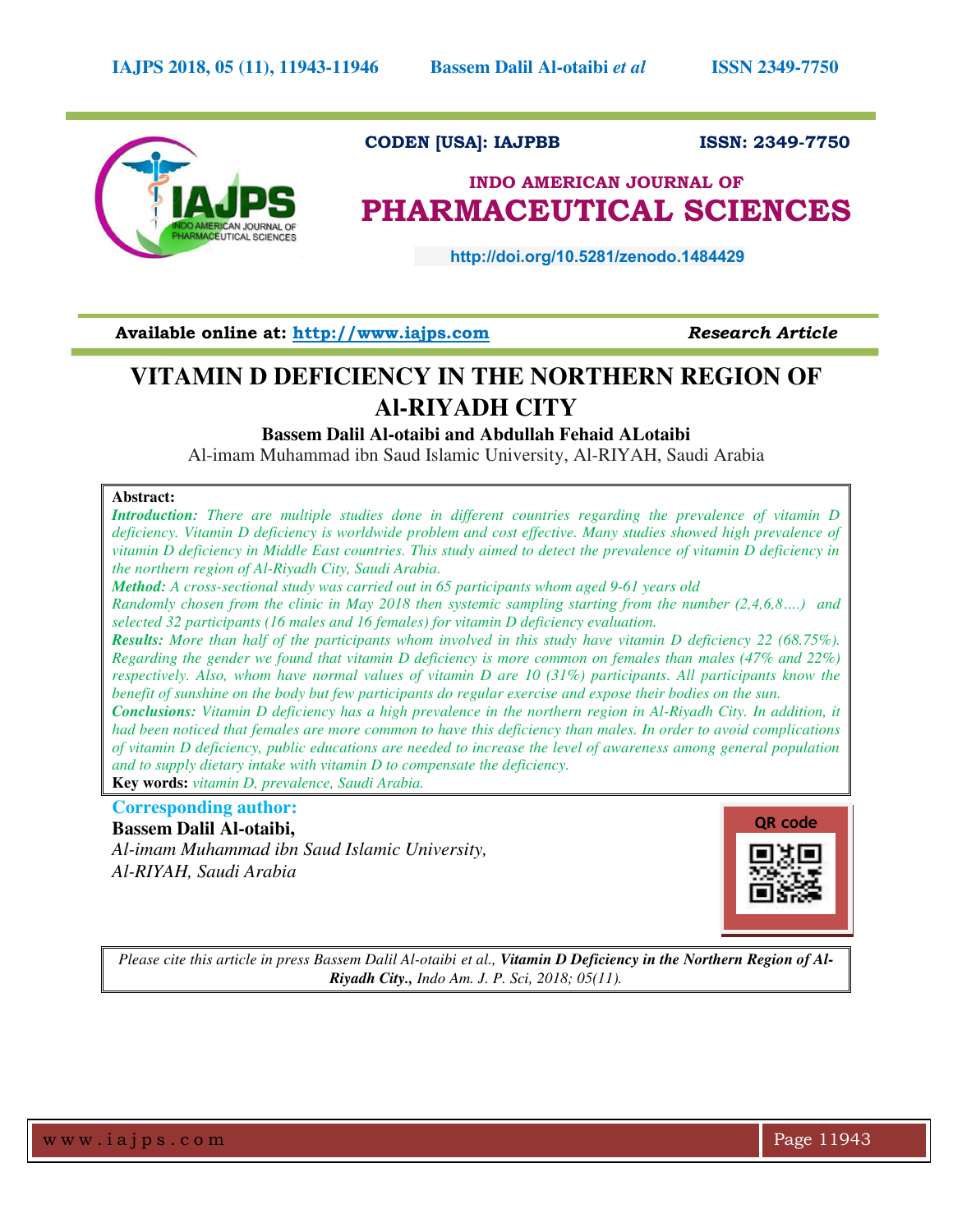#### **INTRODUCTION:**

Vitamin D deficiency means that there is not enough vitamin D in the body. Broadly speaking, this can occur in three forms which are the body has an increased need for vitamin D, The body is unable to make enough vitamin D and not enough vitamin D is being taken in the diet. There are many sources we can obtain vitamin D such as sunlight exposure, nutritious supplements and hormone our bodies make [1, 2]. The lack of sunlight leads to many complications such as bone-deforming disease rickets in children which was first recognized by Sniadecki in 1822 [3]. In the early 1930s. The US government set up an agency to provide recommendations to parents about the beneficial effect of sensible exposure to sunlight for the prevention of rickets [4- 6]. Few type of foods are naturally rich in vitamin D, so the biggest dietary sources of vitamin D are fortified foods and vitamin supplements.

Vitamin D helps body to absorb and retains calcium and phosphorus; both are significant for building bone.

In Saudi Arabia women suffering from a lack of vitamin D though sunlight is available in the entire of the year. The reason behind that there is conservative culture which requires women to cover their bodies once they want to go anywhere outside their houses. Also, the social lives of Saudi women generally start after dark which further limits their exposure to sunlight. This study aimed to evaluate the prevalence and attitude towards vitamin D deficiency.

#### **METHOD AND MATERIAL:**

A cross-sectional study based on questionnaires which was filled by patients whom attended to clinic and have been asked about whether they have vitamin D deficiency or not. The sample size were 32 participants (16 males, 16 females) with the age ranged from 15- 65 years old. Participants have been interviewed in privacy and they were asked if they have vitamin D deficiency or not. Data entering and analysis was done by using SPSS.

#### **RESULTS:**

32 participants have involved in this study (16 males and 16 females). Most of the participants were aged 18-25 year old (46%). Almost two-third of the participants do not do regular exercise and half of the participants are smokers. All participants know that sunshine exposure helps in obtaining vitamin D to strength the bones and keep body healthy but only (16%) of them go outdoor every day to expose their bodies to sunshine. More than (80%) of participants know that there are many complications of vitamin D deficiency such as osteoporosis.

Regarding the prevalence we found that more than half of the participants whom involved in this study have vitamin D deficiency 22 (68.75%). Regarding the gender we found that vitamin D deficiency is more common on females than males (47% and 22%) respectively and who have normal values of vitamin D are 10 (31%) participants.

**Table 1: shows the social-demographic information and public knowledge toward vitamin D deficiency (NO=32):** 

| Gender? 32(100%)                         | Male = $16(50\%)$ | Females = $16 (50\%)$ |
|------------------------------------------|-------------------|-----------------------|
| Aged?                                    | Less than 18      | $(14\%)$              |
|                                          | $18 - 25$         | (46%)                 |
|                                          | $26 - 39$         | (31%)                 |
|                                          | More than 39      | $(9\%)$               |
| Do you do regular exercise daily?        | Yes $(31%)$       | No $(69%)$            |
| Do you know the complications of $\vert$ | Yes $(84%)$       | No $(16\%)$           |
| VD deficiency?                           |                   |                       |
| Do you have Vitamin D deficiency?        | Yes $(69\%)$      | No $(31%)$            |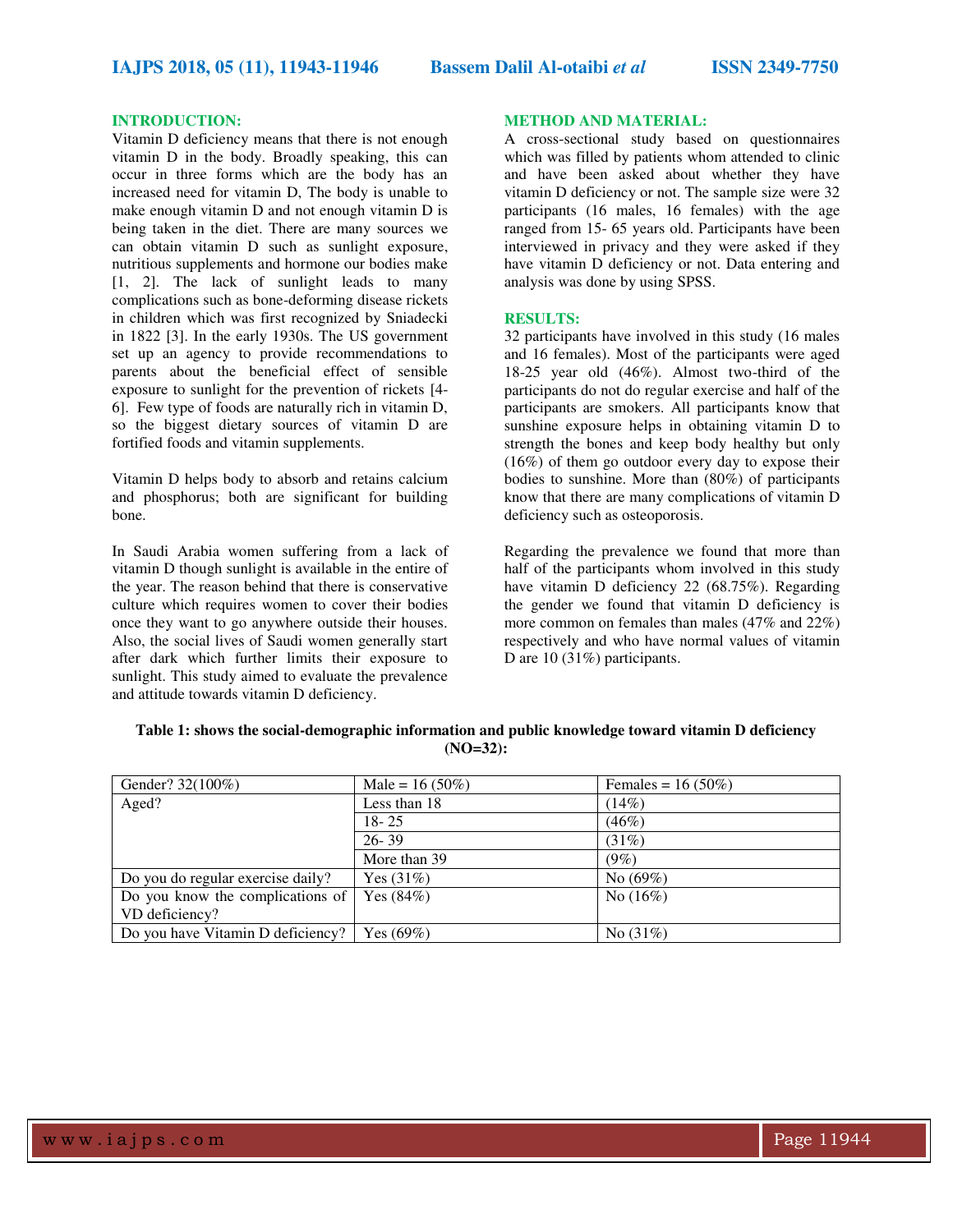

**Chart 1: illustrate the prevalence of vitamin D deficiency among participants** 

**Chart 2: illustrate the prevalence of vitamin D deficiency among males and females** 



#### **DISCUSSION:**

In this study we found a high percentage of the population have a low vitamin D serum level. Multiple studies have been carried out about the prevalence of vitamin D deficiency but they were mostly limited to a small sample size or assessed a

specific age group (especially elderly). In developed countries where vitamin D fortified foodstuffs are available (USA and some Scandinavian countries), prevalence of vitamin D deficiency is between 1.6– 14.8% in different age groups. In other European countries where there is no vitamin D